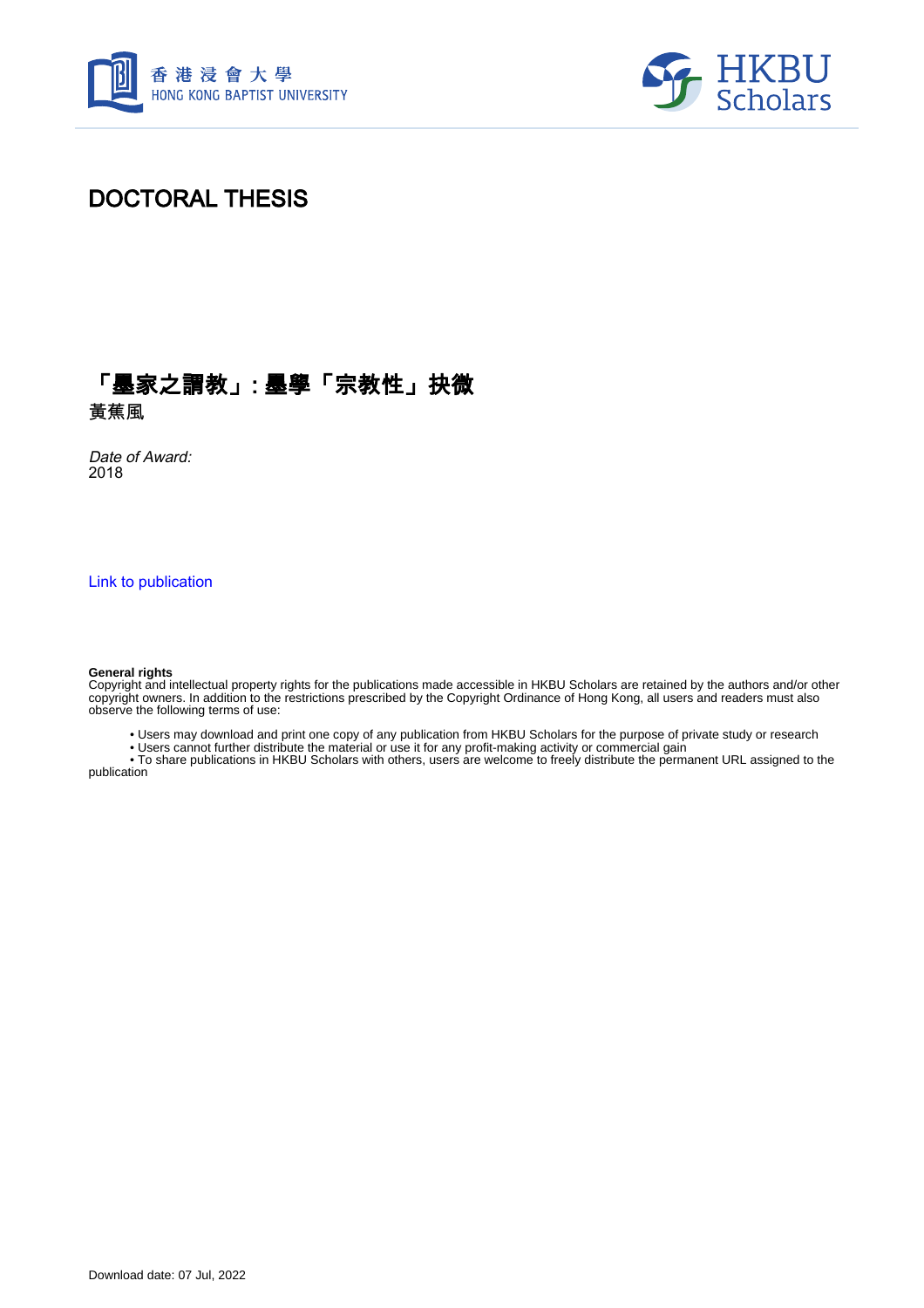提要 しょうしょう しゅうしょう しんしょう しんしょう

由於史料的缺佚和文獻不足征,歷史上真實的墨子墨家墨學,其源流、建制、 傳承,已不可考。加之去今已遠,後世人們所描繪的墨子墨家墨學,多為一種在 歷史流轉中不斷被創造性建構出來的「想象的形態」,這在古典文本的接受史上 本不鮮見。近代以來,墨學復興,墨學研究呈現多元化局面,開始出現以宗教之 維介入墨學研究的論述。當代墨研學人,並未承繼近代墨學的這一條進路,主流 觀點傾向「墨家非宗教」,一定程度上造成了研究的狹隘化。目前墨學界有關《墨 子》一書的訓詁考證、義理詮釋等工作,均取得長足的發展。然而相關墨學「宗 教向度」的研究,尚缺乏專文進行系統性討論。職是之故,本文即嘗試以宗教之 維介入相關議題的探討,期以拓展當代墨學研究的視域。筆者認為,考察墨家宗 教向度有利於創造性詮釋千年絕學墨學,融合墨學之維和宗教之維可資開創當代 墨學的新路徑。

本文共分六章。第一章為「緒論」,首先提出本文之問題意識——「墨家之 謂教」;第二章為「宗教思想探微」,除對《墨子》書中直接關涉墨家宗教思想 的「宗教三論」進行分析外,還將關乎墨家立教之根本的「法儀」和護教之基礎 的「三表」納入墨家宗教思想體系進行研討;第三章為「宗教倫理辨難」。所謂 「辯難」,即為由思想主張下沉至實際踐履的「路徑抉擇」問題。過往人們論斷 墨學之失,常有謂其陳義過高(兼愛不可能)、反乎人情(非禮非樂、節葬節用)、 邏輯不自洽(尊天事鬼卻又非命)等,皆為此類。在本章中,筆者即從宗教的角 度嘗試對墨家之倫理決斷作出新的詮釋;第四章為「宗教形態蠡測」,百年以來,

ii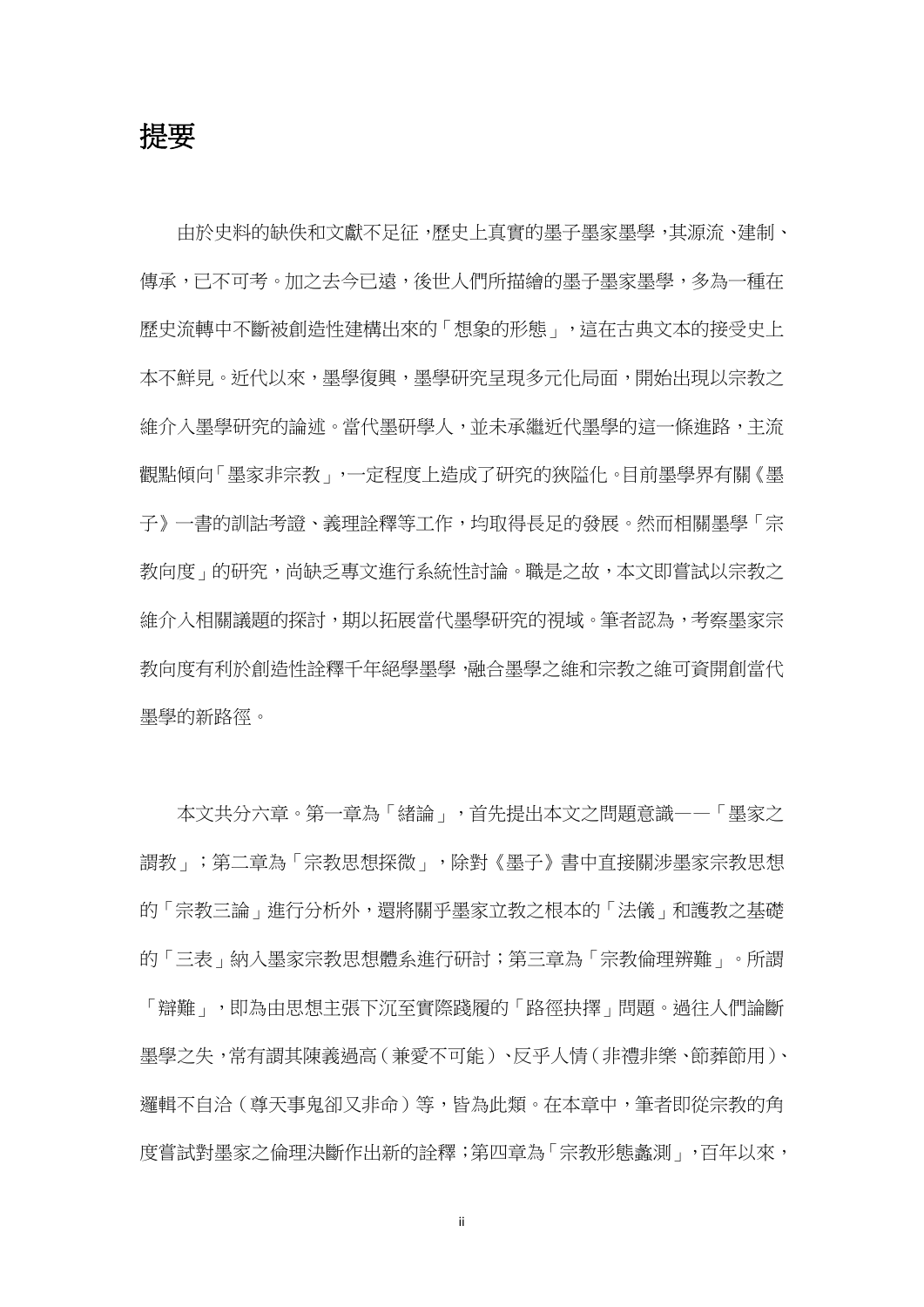墨學界之所以對「墨家之謂教」產生分歧,除了學人闡釋墨學的理路不同以及各 自意識形態立場相異外,部分原因在於,他們對關涉墨家宗教向度的宗教概念及 其內涵缺乏掌握。本章將結合宗教學的研究方法對墨家的宗教形態進行推測,并 就墨家之神論模式、建制組織、中絕原因以及墨子之教主人格展開相應研討;第 五章為「耶墨對話:中國基督徒論墨教」。由於在思想主張、建制組織以及教派 創始人人格等多方面的相似,基督教常被援之作為墨家的比較對象,或謂墨家為 基督教在東方的「投射物」。加之近代以來的墨學復興,其影響力漸由教會外知 識分子擴展至教會內的基督徒。由此產生了一批中國基督徒「耶墨對話」的思想 成果。這些基督徒以基督教來理解墨學,其論述既有致力於會通耶墨,也有著重 於辨道衛教,呈現出與嚴謹客觀之學術研究截然不同的思想圖景;第六章為「結 語」,對全文觀點進行總結。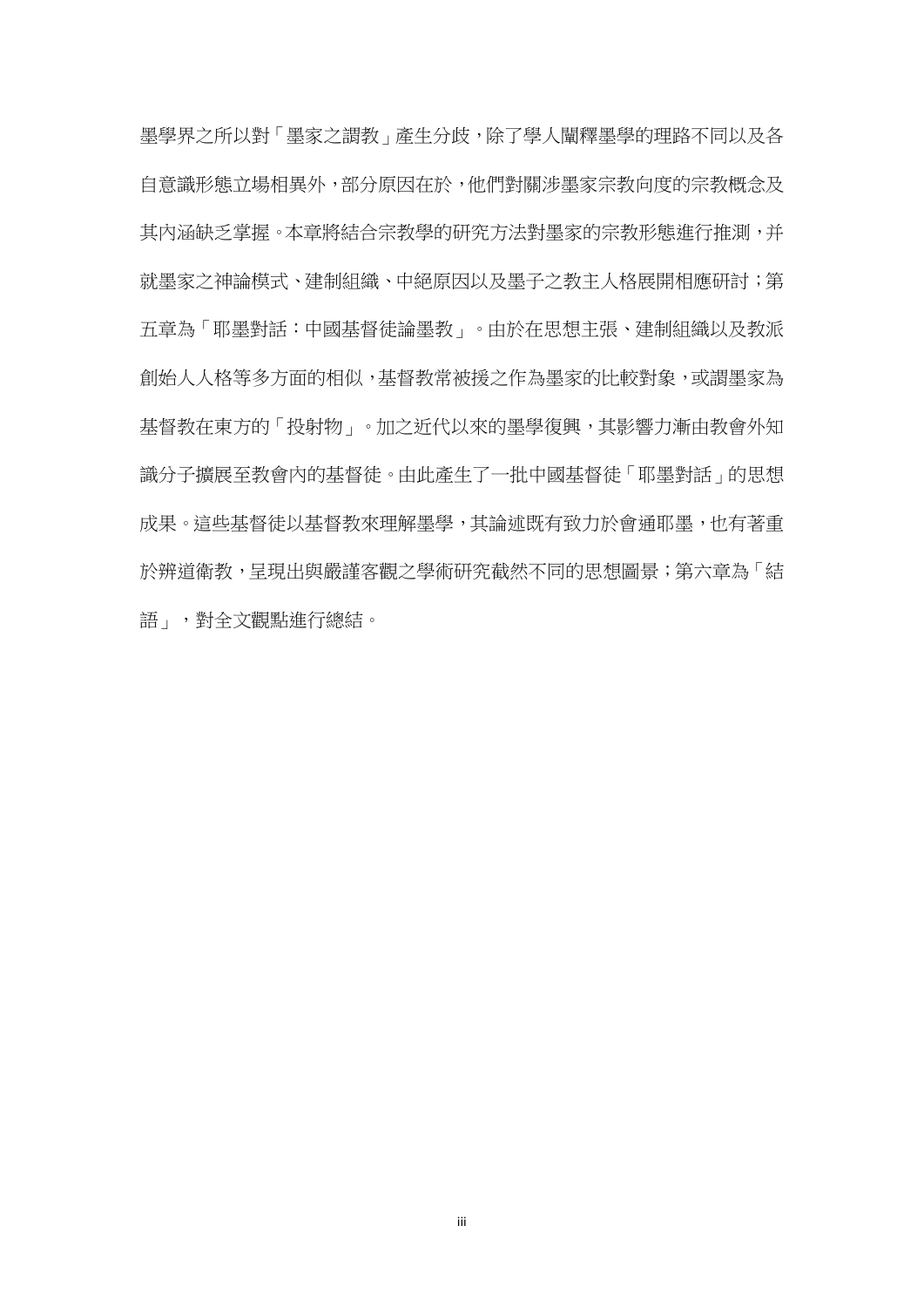### Abstract

Due to the lack of historical materials and documents, the real face of Mohism has been hitherto a mystery. Its origin, institution and dissemination remain unknown to our time. Long since its fading into obscurity, Mohism has more often than not, been presented by successive generations in fictional, imaginary forms concocted by posterity in a way not uncommon in the treatment of historical schools of thought in general. Modern time revival of, and studies on Mohism did flourish earlier, displaying a greatly varied spectrum, among them is the rather novel inquiry into the religiosity of Mohism. However, this path has not been expounded to a significant extent, and seems all but abandoned in contemporary scholarship on the school. Mainstream scholars stress the non-religious nature of Mohism, thus confining their scopes to mundanity. Presently, the interpretation and exegesis of the text of Mozi continue to show significant discoveries. In comparison, the corresponding investigation into the religiosity of Mohist thoughts remains critically inadequate in the areas of academic commentaries and systematic discussions. Addressing this need, this dissertation intends to explore the religiosity of Mohism and to expand the scope of contemporary Mohist studies. The author believes that exploring the religiosity of Mohism is conducive to the creative interpretation of the long lost school, and that through integrating Mohism with religion, a new path of evolution can come into being.

This dissertation includes 6 chapters. The first chapter introduces the main question to be aware of --- Is it possible to examine Mohism as a religion? The second chapter is on the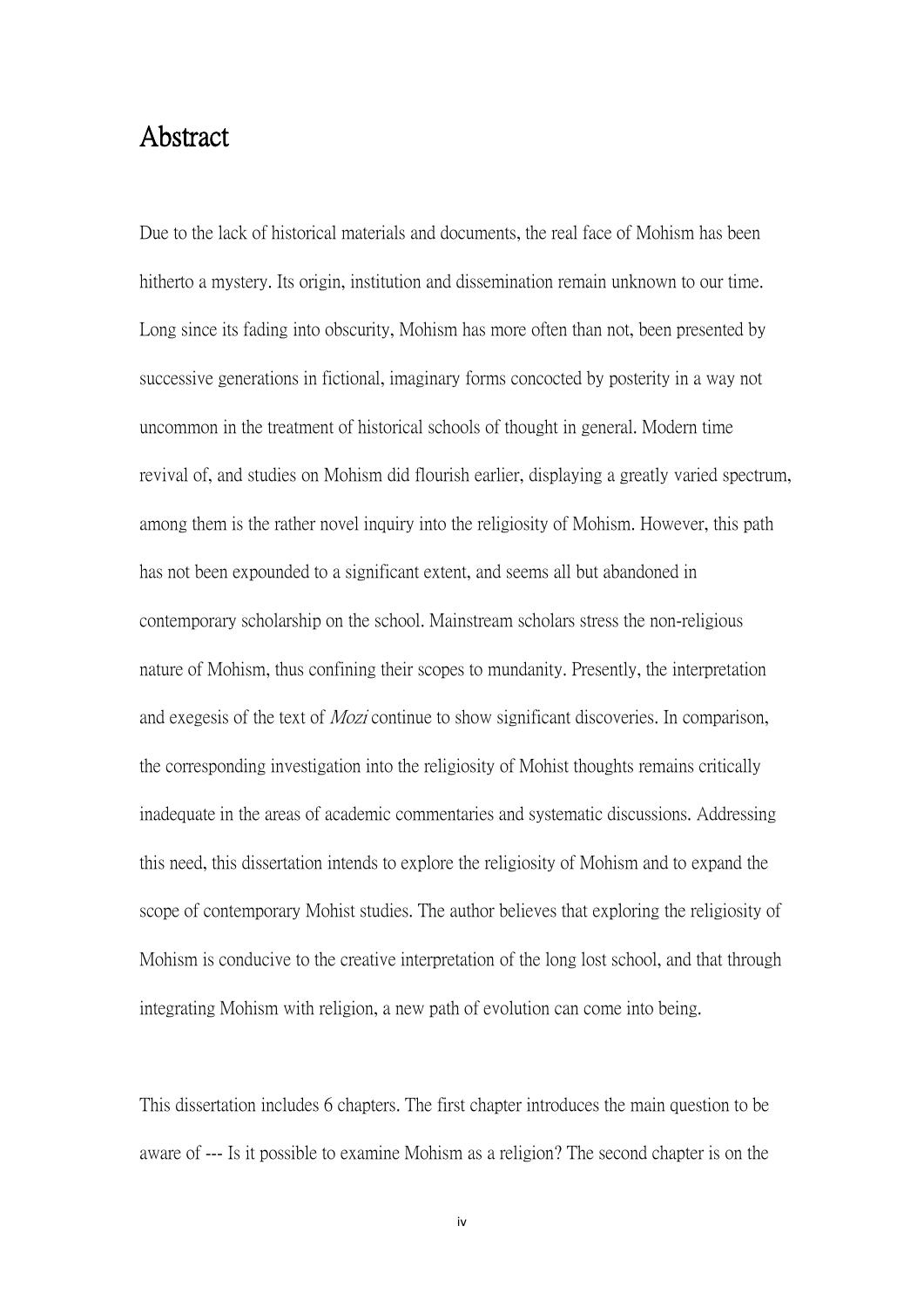most fundamental notions in the Mohist school of thought pertinent to the domain of religion. Besides analyzing three doctrines from the book Mozi that distinguish the religious attributes of Mohism, it also analyzes as part of Mohism's system of religious philosophy, the Necessity Of Standards, which is a central pillar to the Mohist creed, and the Three Methods, fundamental to Mohist apologetics. The third chapter is a re-judgment on Mohist religious ethics, to wit, one on the subject of praxis. Mohism has been commonly criticized to have had overly lofty, but impossible ideals, such as Impartial Love, having harbored aversions contradictory to human nature such as those on decorum and ceremonial recreation, and on extravagance frugality and in the use of goods and services, and having displayed contradictions among principles such as the veneration of Heaven and the spirits on the one hand, and the denial of the determinativeness of fate on the other, as factors contributing to its own demise in a ratherearly age. Here, the author undertakes to provide a new explanation to the path of praxis decidedly chosen by the doomed historical school and its followers. The fourth chapter addresses the disagreements on the religiosity of the existence, or the ontology of Mohism. In the preceding century, academia was divided on whether or not Mohism could be studied as a religion, partly as a result of their divergent paths of reasoning and ideological underpinnings, and partly because of a general lack of grasp on the religious significance and substance of the dimensions of Mohism. This chapter employs the research method of religious study to endeavor the task of conjecturing the reality of Mohism as a religious entity, and concurrently, to explore the model of Mohism's doctrine of God, its institutions and social organization, the reasons for its early demise, and Mozi's personality as a religious leader.

v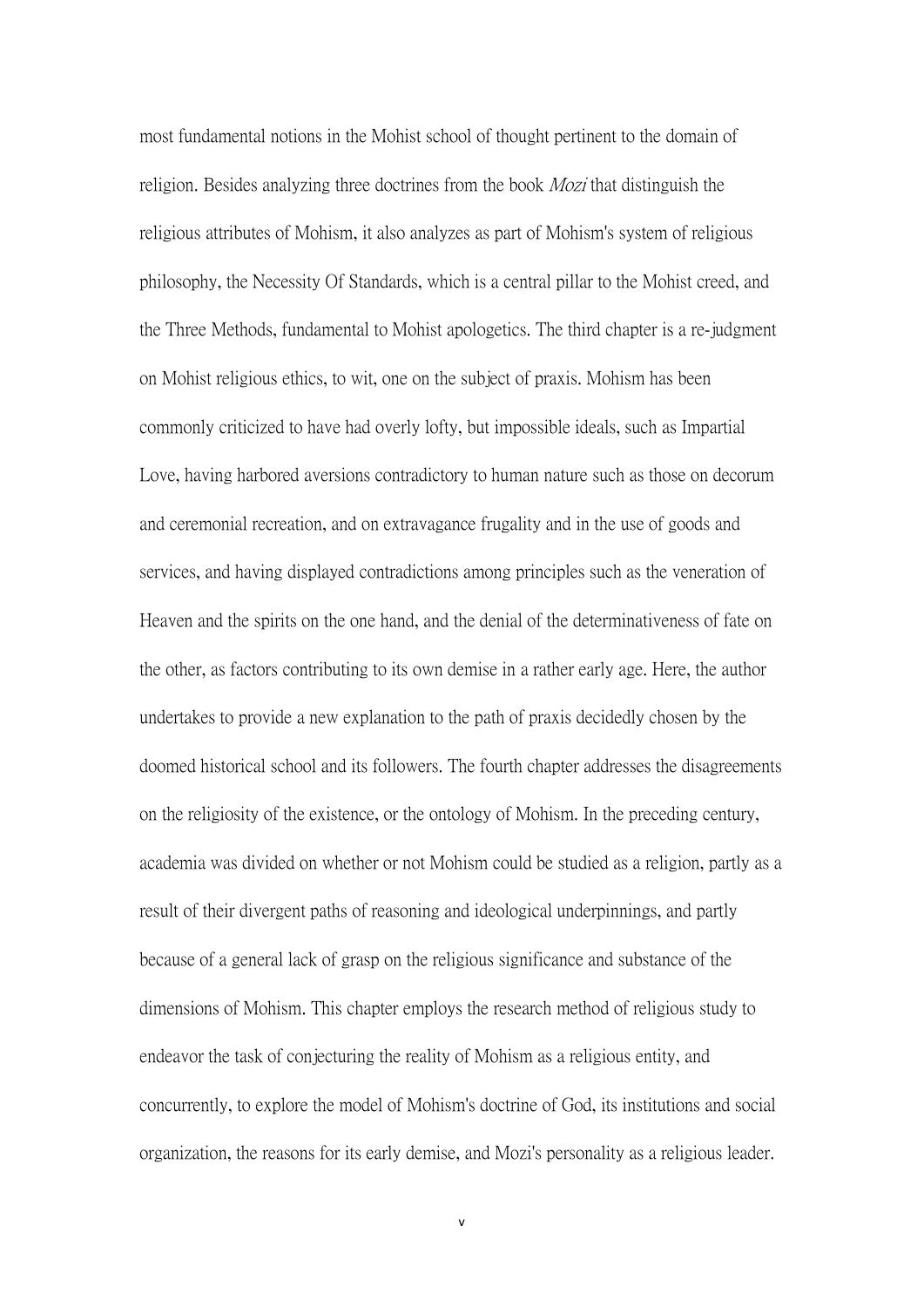The fifth chapter is on the "dialogues between Christianity and Mohism", more precisely, the discourses on Mohism by Chinese Christians. Due to similarities in ideas and advocacies, in social organization and in the personalities of the founders of both movements, Christianity and Mohism are often compared in popular discourses, to the effect that Mohism is even referred to as a "shadow" of Christianity in the East. In addition, the renewed interests in Mohism in modern times propelled its presence from among the intelligentsia into Chinese Christian circles, hence the so-called "Christian-Mohist dialogues", which are essentially the fruit of discourses and contemplation on Mohism by Chinese Christians. Through Christian lenses, some of these discourses strive to bridge the two systems of creed, and some predominates apologetics, but overall, these "dialogues" display a drastically different picture from the austere, stolid fastidiousness of academia. The sixth chapter is the conclusion and summary of the entire article.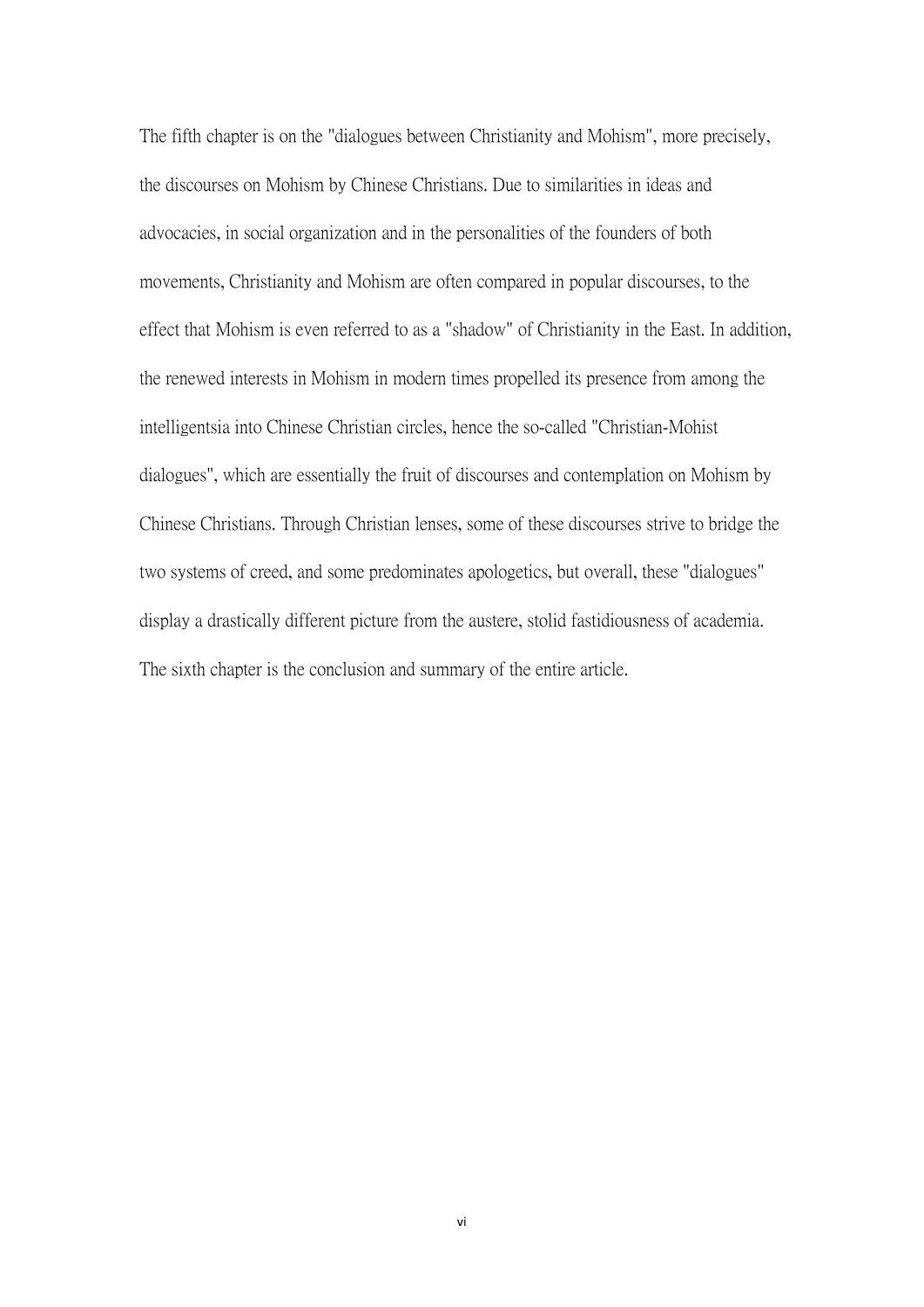# 目錄

| 聲明                                | $\mathbf{i}$  |  |
|-----------------------------------|---------------|--|
| 提要                                | $\mathbf{ii}$ |  |
| Abstract                          | iv            |  |
| 謝辭                                | vii           |  |
| 目錄                                | vії           |  |
| 引言 墨學的宗教之維                        | $\mathbf 1$   |  |
| 第一章 緒論                            | 5             |  |
| 第一节 墨家之謂教一一「墨教問題」由來               | 5             |  |
| 一、文獻之不足徵:歷史上的墨子墨學墨家               | 5             |  |
| 二、重新發明傳統:想象中的墨子墨家墨學               | 9             |  |
| 三、學人論「墨教」:墨學復興中被遮蔽的面向             | 14            |  |
| 第二節 由「宗教思想」而至「宗教」:墨學「宗教性」闡發的可能 19 |               |  |
| 第三節 一家之言與一個整體:本文使用墨学文獻的基本原則       | 23            |  |
| 第四節 相關研究評述                        | 25            |  |
| 第二章 宗教思想探微                        | 41            |  |
| 第一節 法儀:立教根本——破除偶像崇拜,君親師皆不可法       | 42            |  |
| 第二節 三表:護教依據——「本 原 用」              | 49            |  |
| 第三節 獨尊上天                          | 58            |  |
| 第四節 敬事鬼神                          | 69            |  |
| 第五節 拒斥宿命                          | 84            |  |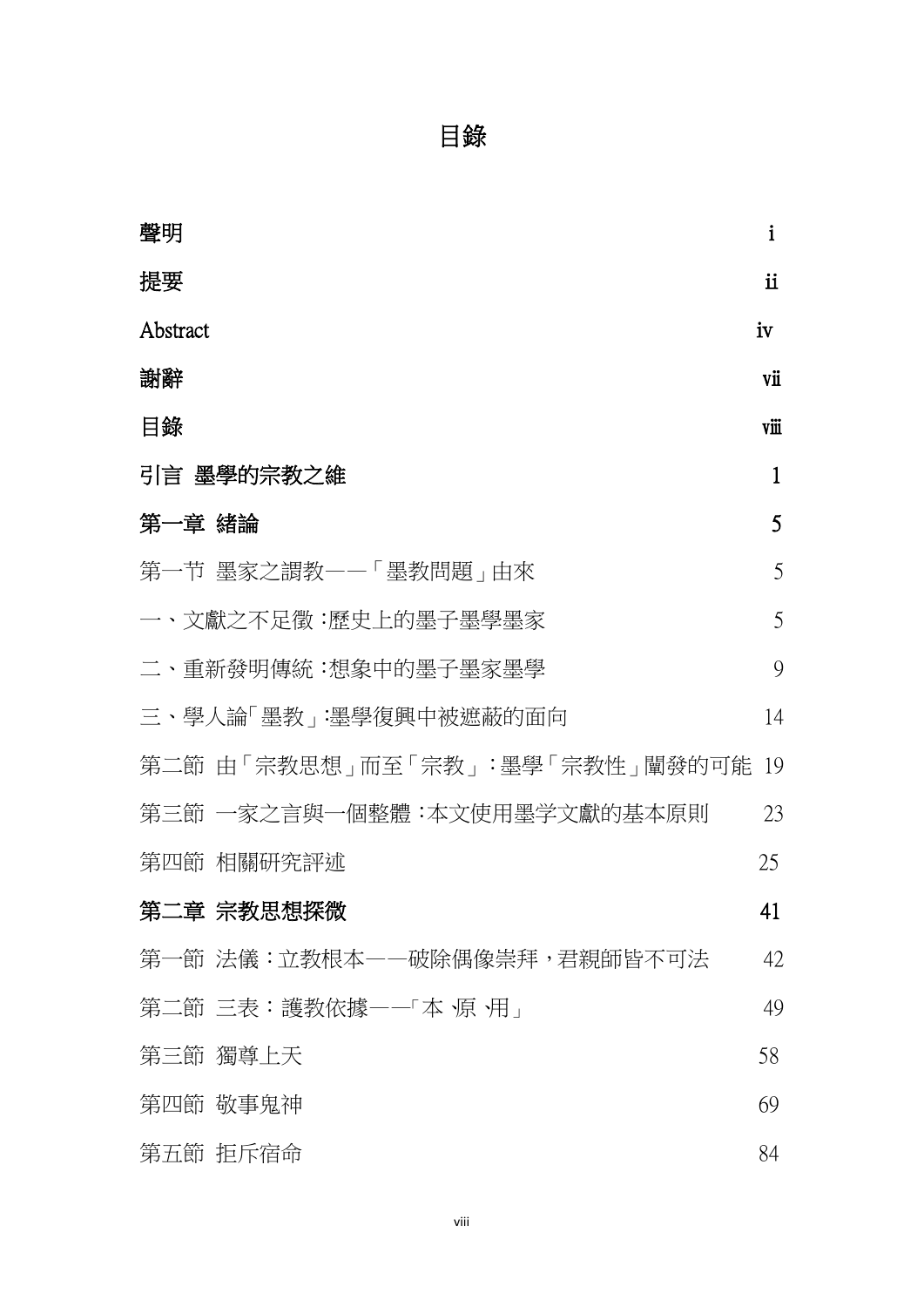| 小結                               | 93  |
|----------------------------------|-----|
| 第三章 宗教倫理辨難                       | 95  |
| 第一節 對現世生活的態度:喪葬取厚取薄?音樂從繁從簡?      | 95  |
| 一、儒墨淵源和《墨子·非儒》                   | 96  |
| 二 ·節葬 :喪葬兩利 ·生死相安                | 102 |
| 三、非樂:節制為「中道」                     | 110 |
| 四、新教式的禮樂革命:以復古為革新                | 118 |
| 第二節 普世愛人如何可能?                    | 124 |
| 一、兼愛:超血親倫理的特色「愛」觀                | 124 |
| 二、為彼猶為己:以兼愛消解群己矛盾                | 129 |
| 三、為何利他與如何利他:以墨家「利親」論述為例          | 134 |
| 四、普遍主義之思:兼愛作為一種另類的倫理黃金律          | 141 |
| 第三節 德福觀、神義論與鬼神之明                 | 147 |
| 一、東西方共通之上帝悖論:鬼神有所明,或有所不明?        | 148 |
| 二、德福分離:儒道二家的看法                   | 155 |
| 三、墨家的解答:人不能替代上天鬼神來決定何者致福何者遭災 160 |     |
| 四、酬報神學:強力非命不礙鬼神有明                | 169 |
| 小結                               | 178 |
| 第四章 宗教形態蠡測                       | 179 |
| 第一節 何為「墨教」:「人文」「神文」之辨            | 179 |
| 第二節 信仰中心:為「人格神」的上天               | 189 |
| 第三節 「神論模式」辨析                     | 197 |

ix